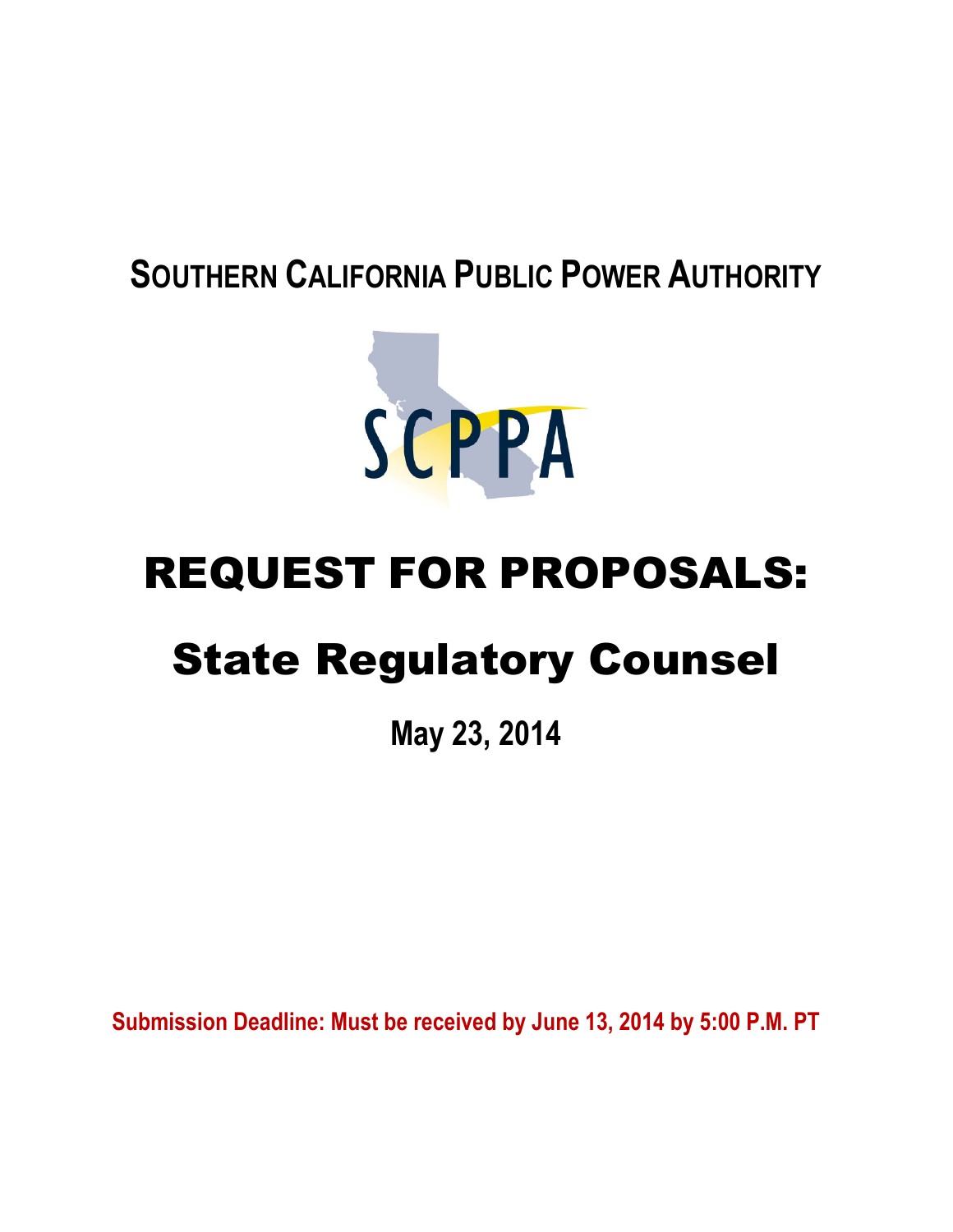# **SOUTHERN CALIFORNIA PUBLIC POWER AUTHORITY** REQUEST FOR PROPOSALS: SCPPA STATE REGULATORY COUNSEL

#### **EXECUTIVE SUMMARY**

The Southern California Public Power Authority (SCPPA) is soliciting competitive proposals from qualified firms or individuals interested in being retained to serve as SCPPA regulatory counsel on California Assembly Bill 32 and the related Greenhouse Gas (GHG) matters (principally under the jurisdiction of the California Air Resources Board) and on Renewables Portfolio Standard (RPS) related matters (principally under the jurisdiction of the California Energy Commission). SCPPA is seeking highly experienced regulatory counsel with demonstrated experience related to these matters to assist SCPPA and its Members in complying with the current and the future GHG and RPS related regulatory matters.

The proposed regulatory services may be provided under one single outside counsel services engagement for both GHG and RPS matters **or** multiple counsel service engagements with a combination of firms or individuals covering either GHG or RPS matters.

Responding firms or individuals are encouraged to set forth the complete array of services which the firm or individual is offering to provide relative to the subjects addressed in this Request for Proposal as well as billing schedule/fees for services rendered. The initial term of engagement is up to three years which may be renewed by mutual agreement and subject to SCPPA's discretion.

At SCPPA's discretion, additional information may be requested and interviews may be conducted in the selection process. It is anticipated that proposals will be evaluated by a committee comprised of representatives from SCPPA Members. Any recommendations to the SCPPA Board of Directors for the award of this state regulatory counsel service engagement may be premised, among other factors, on the basis of the best value and the lowest ultimate cost to SCPPA Members. SCPPA reserves the right to reject any or all proposals.

**Respondents shall not contact SCPPA Board Members regarding this RFP or this RFP process.**

# **ABOUT THE SOUTHERN CALIFORNIA PUBLIC POWER AUTHORITY**

SCPPA is a joint powers authority and public entity organized under the laws of the State of California. SCPPA was created pursuant to the California Government Code and a Joint Powers Agreement for the purpose of joint planning and financing, as well as development, acquisition, construction, operation, and maintenance of projects for the generation or transmission of electric energy. SCPPA's members consist of eleven municipal utilities and one irrigation district—Anaheim, Azusa, Banning, Burbank, Cerritos, Colton, Glendale, Los Angeles, Pasadena, Riverside, Vernon, and the Imperial Irrigation District. Through SCPPA, these municipalities supply electric energy within Southern California, in part by way of numerous generation, transmission, and fuels projects, to over two-million customers and a population exceeding 5 million people in five Southern California. An overview of SCPPA and SCPPA's major projects can be found at the SCPPA website at [www.scppa.org](http://www.scppa.org/).

#### **I. SCOPE OF WORK**

On behalf of its Members, SCPPA requests detailed information regarding the qualifications of individuals or firms interested in providing regulatory state counsel services in order to establish a list of qualified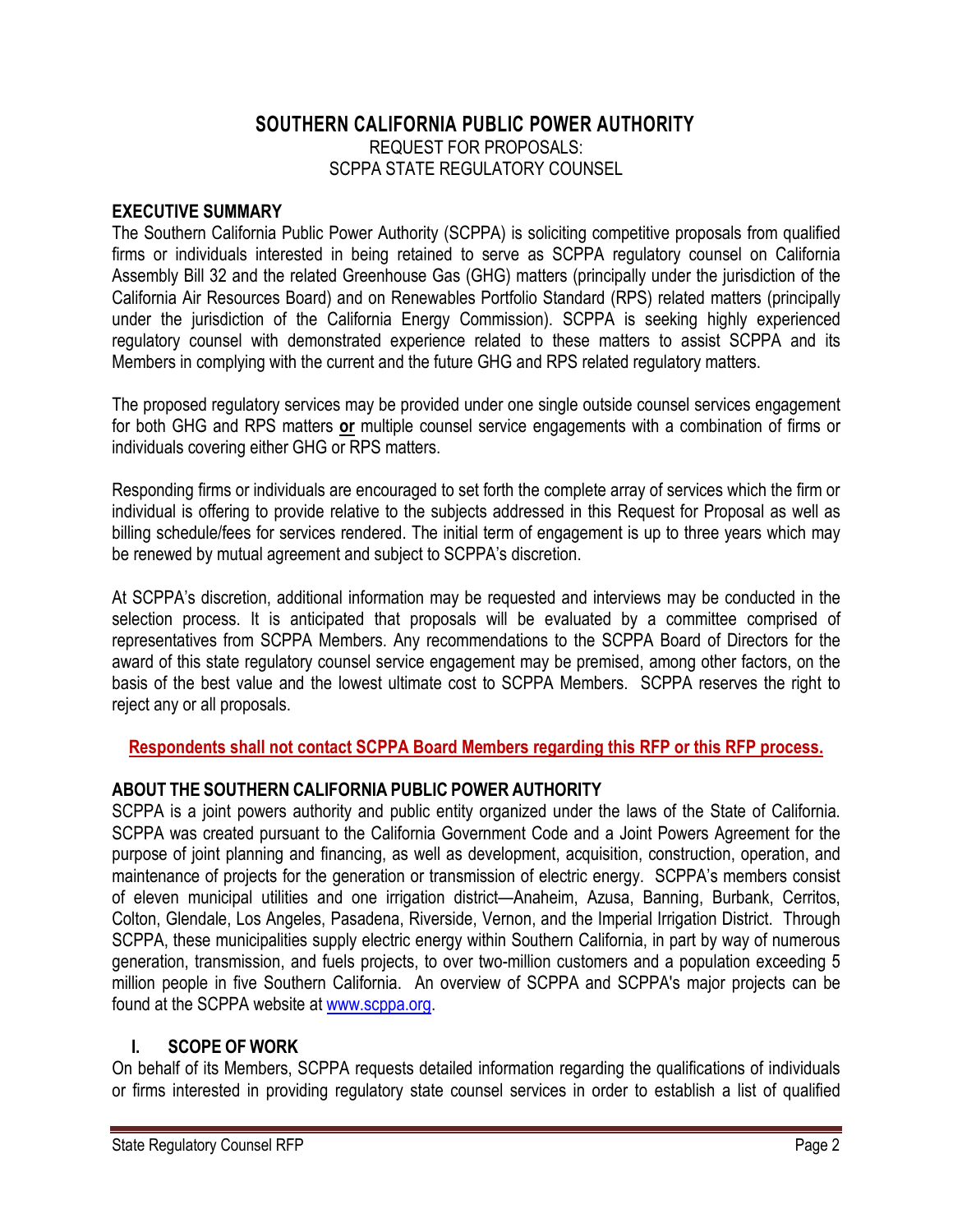individuals or firms from which outside regulatory counsel may be selected to help SCPPA Members comply with existing and future GHG- and RPS-related state regulatory policies. SCPPA is interested in retaining a diverse group of firms/individuals who will provide high-quality counsel service in a timely manner and who are also dedicated to containing outside counsel costs for public agencies. Under SCPPA's direction, specific assignments may include investigating, advising, reviewing and/or drafting regulatory documents involving one or more of the following regulatory issue areas:

- The California Air Resources Board's implementation of the Cap-and-Trade Program Regulation
- The California Air Resources Board's implementation of the Mandatory Reporting Regulation
- Other climate change-related matters
- The California Energy Commission's implementation of the Renewables Portfolio Standard
- The California Energy Commission's implementation of Assembly Bill 2514 (energy storage)
- Other RPS-related matters

Selection of outside counsel for all matters will be based among other factors, demonstrated expertise and experience in the subject matter(s), costs for services rendered, adherence to the scope and the budget for services rendered, and effectiveness in representing and communicating with SCPPA and SCPPA Members. Selected individuals or firms will be required to enter into a Scope of Work retention agreement for each specific matter, and must agree to a "not to exceed" capped monthly amount. Respondents should also define what would be considered extraordinary services to be provided over and beyond normal services and the basis for compensation. The names of the individual(s) assigned to work on the matter must be identified and their hourly rate shall be specified.

# **II. GENERAL EVALUATION CRITERIA**

The retention by SCPPA of any individual or firm submitting a proposal may be based upon, but will not necessarily be limited to, the following general criteria:

- Demonstrable regulatory expertise and experience required to successfully serve as lead regulatory counsel for other California municipal utilities or joint power authorities on California GHG- and RPSrelated matters;
- Demonstrable expertise in providing timely analysis of relevant proposed and adopted State regulations, as requested by SCPPA Members;
- Demonstrable ability to prepare regulatory filings to State agencies in a timely manner under the direction of SCPPA and SCPPA Members;
- Demonstrable expertise and experience to provide legal interpretation of relevant existing and proposed State laws, rules, and policies, as requested by SCPPA Members;
- Ability to adhere to work plans and a "not to exceed" budget with cost controls for services rendered to public agencies; and
- Prompt availability to provide services on a continuing and uninterrupted basis, as requested by SCPPA.

It is anticipated that the proposals will be evaluated by a committee comprised of representatives from SCPPA Members. The evaluation committee may, in their discretion, decide to conduct interviews of selected respondents to further assist in the evaluation process. Any recommendations to the SCPPA Board of Directors for the award of counsel services contracts under this process may be premised, among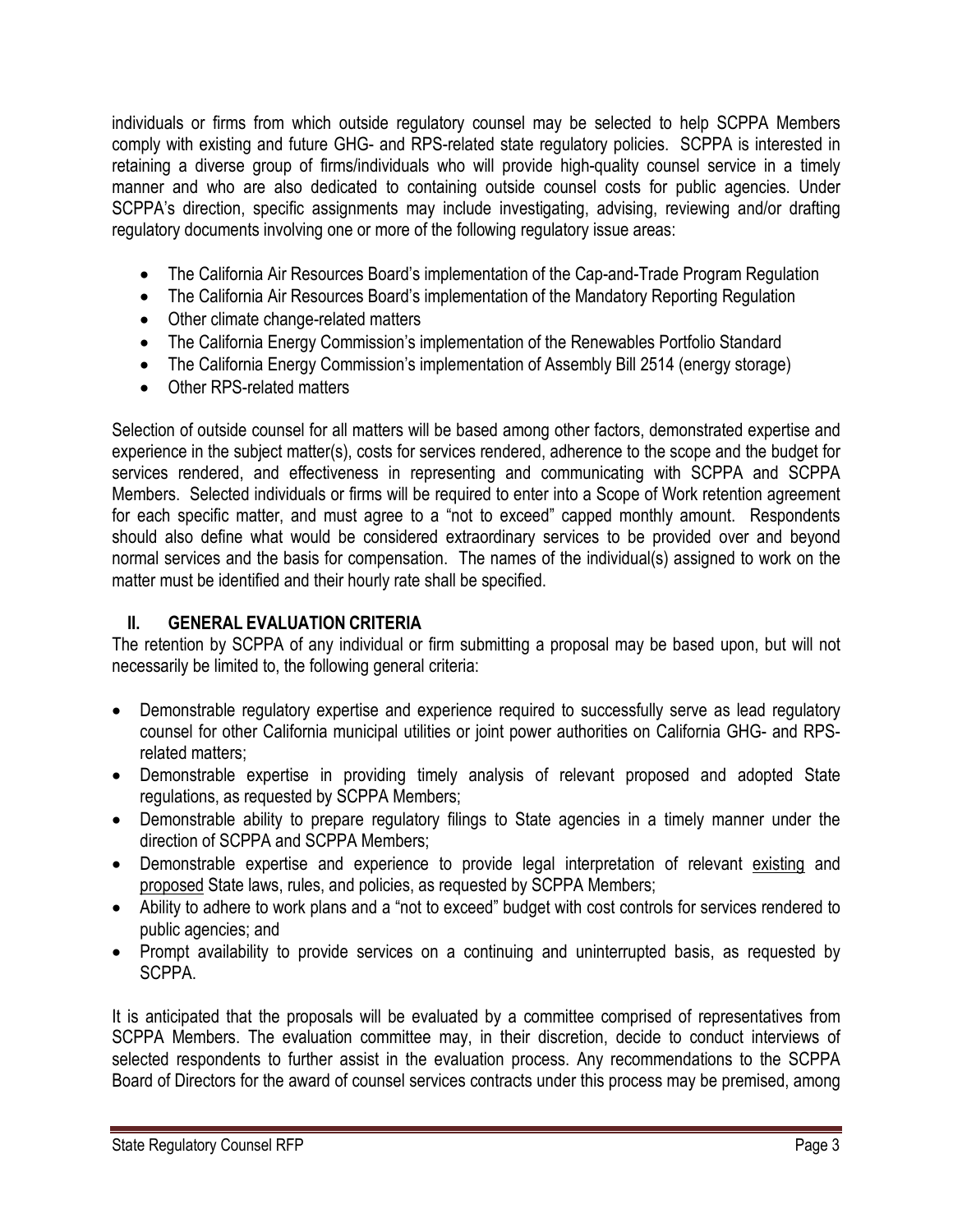other factors, on the basis of the best value and the lowest ultimate cost to SCPPA Members. SCPPA reserves the right to reject any or all proposals.

#### **III. CONTENT OF RESPONSE**

A copy of SCPPA's State Regulatory Counsel Questionnaire is attached as "Appendix A." SCPPA requests that responses to this questionnaire be completed by each individual or firm interested in being retained as an exhibit to your proposal. Please complete the questionnaire as accurately and as fully as possible and include all information which you deem to be relevant or which you believe would be helpful in the evaluation process. Proposals shall also include the following information in the order listed:

#### a. SUBCONTRACTORS

State whether your firm will use any subcontractors or co-counsel to perform services pursuant to the contract. Should the use of subcontractors or co-counsel be offered, the proposing firm shall provide the same assurances of competence for subcontractors as the firm provides for itself and should demonstrate that the firm has the ability to manage and supervise the subcontracted work. Subcontractors shall not be allowed to further subcontract with others for work on this program without the consent to SCPPA.

#### b. INSURANCE REQUIREMENTS

Responding firms should state that, if engaged, they will comply with SCPPA's insurance requirements which include \$1,000,000 automobile liability insurance, \$1,000,000 commercial general liability insurance, workers compensation coverage as required by law and legal malpractice insurance sufficient to insure against the consequences of potential errors and omissions.

#### c. TAXPAYER IDENTIFICATION NUMBER

Provide the proper Taxpayer Identification Number for your firm for the preparation of any Form 1099 or other Internal Revenue Service reporting requirements.

#### d. SERVICES PROVIDED TO SCPPA MEMBER AGENCIES

Provide in detail whether your firm, within the last five years has rendered any service to any SCPPA member, either as a primary contracting law firm or as a subcontracting firm, either under your firm's current business organization or under any other name or business organization.

# **IV. INCURRING COSTS**

SCPPA shall not be liable for any costs incurred by any respondents in preparing any information in connection with this RFP process or any costs resulting from responding to this RFP. Any such costs shall remain the sole responsibility of the respondent.

# **V. DISPOSITION OF PROPOSALS**

All proposals submitted in response to this RFP shall become the property of SCPPA. Any proposal must identify all copyrighted material, trade secrets or other proprietary information which the respondent may contend is exempt from disclosure under the Public Records Act (California Government Code §6250 et seq.). In the event such an exemption is claimed, the respondent is requested to state in the proposal that the respondent will defend any action which seeks disclosure.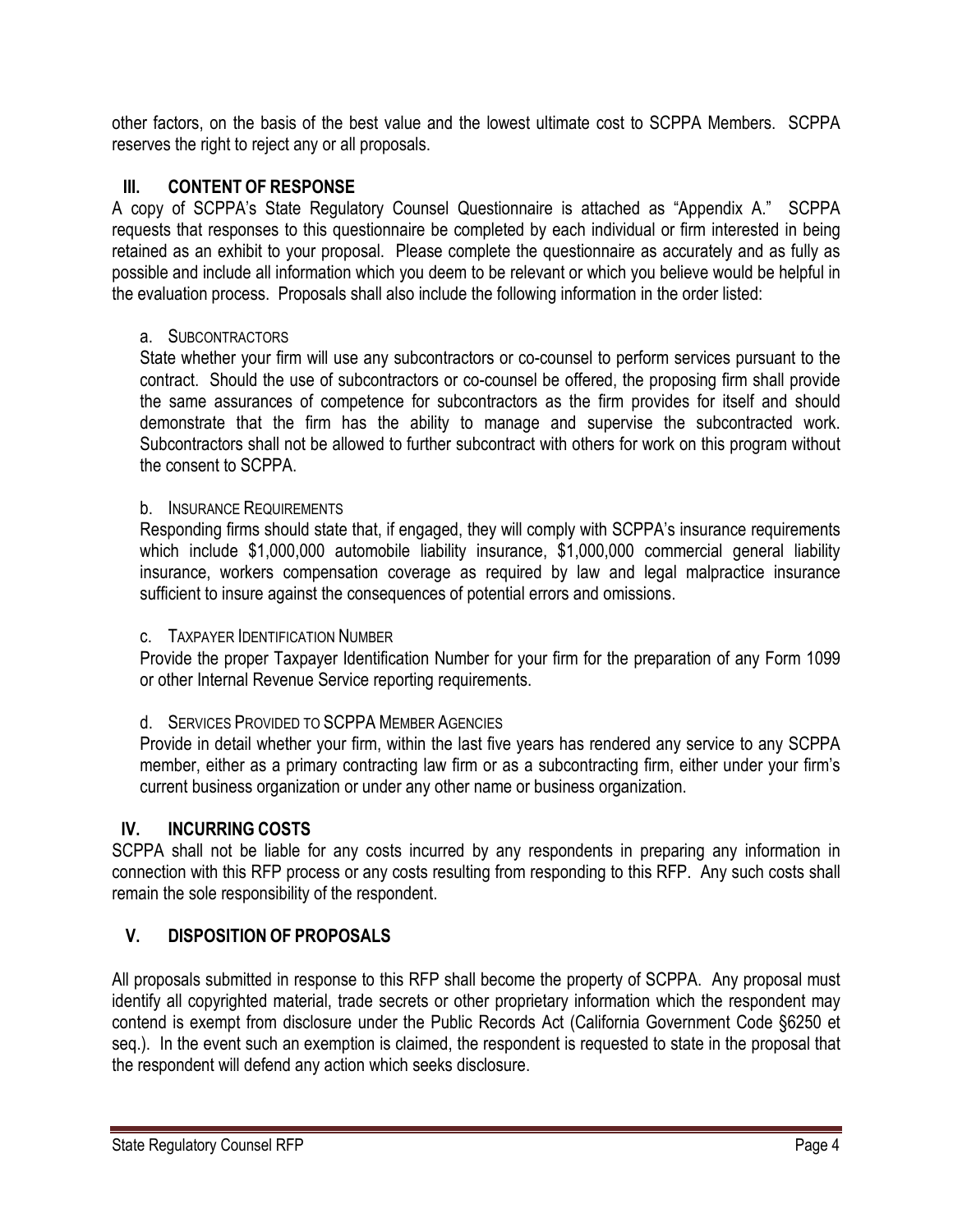# **VI. RFP PROCESSES, SELECTIONS, NEGOTIATIONS AND FEES**

This RFP constitutes only an invitation to provide requested information. SCPPA reserves, holds and, in its sole discretion, may exercise any and all rights to enter into negotiations with any responding party or combination of responding parties who, in SCPPA's sole judgment, appears to be qualified to help advance SCPPA's state regulatory interests and satisfy the needs of SCPPA set forth in this RFP at a competitive value. If SCPPA receives information from one of more respondents during the course of this RFP process, which SCPPA, in its sole discretion, deems worthy of further consideration, SCPPA may request additional information from those respondents. In addition, SCPPA may engage in additional negotiations with any such firms submitting such information which SCPPA deems to be in SCPPA's best interest. SCPPA may award a contract on the basis of submitted proposals without further discussions or may engage in further interviews. SCPPA reserves the right to submit additional clarifying questions to respondents, in order to obtain information which SCPPA deems to be valuable in the selection process.

SCPPA may negotiate with one or more respondents in order to obtain the most reasonable and competitive fee structure; therefore, respondents should submit their proposal with the most favorable public entity fee discounts. Please identify both the hourly rate (including 10<sup>th</sup> hour billable increment) for each individual included in your proposal; a proposed "shall not exceed" monthly amount; and a proposed fee structure, including what would be considered "extraordinary services" to be provided over and beyond normal services and the basis for compensation, for comparison purposes.

When considering individuals or firms with substantially comparable credentials, fee structures become an extremely important defining criteria in the selection decision. SCPPA may require respondents to affirmatively represent that the respondent does not provide a lower fee structure for any other public entity in California.

# **VII. SCPPA STANDARD CONTRACT PROVISIONS**

At the conclusion of the initial evaluation process, negotiation between SCPPA and the successful respondent or respondents for a contract to provide state level regulatory counsel will proceed. This legal services contract will contain SCPPA's standard terms and conditions, which will include: (1) specific standards for the individual or firm's billing costs and services, (2) requirements for the scrupulous exercise of sound billing judgment, billing specificity, and billing documentation, (3) insurance requirements, (4) an express provision stating that in the event of any dispute concerning any matter touching upon that agreement, each party agrees to bear its own attorneys fees, and (5) that the venue for any disputes or litigation arising from that legal services agreement will be Los Angeles County.

# **VIII. CONTRACT PERIOD**

SCPPA anticipates that any services provided under contract or contracts which arise from this RFP process would commence in the summer of 2014 and provide for a term of three years.

# **IX. OWNERSHIP OF DATA**

Upon completion of all work under the proposed counsel services contract, ownership and title of all reports, documents, instruments, indentures, contracts, plans, drawings, specification, and estimates produced through legal services provided as part of the contract will automatically be vested in SCPPA and no further agreement will be necessary to transfer ownership to SCPPA. Copies of work product produced for SCPPA shall not be furnished to others without the written authorization from SCPPA.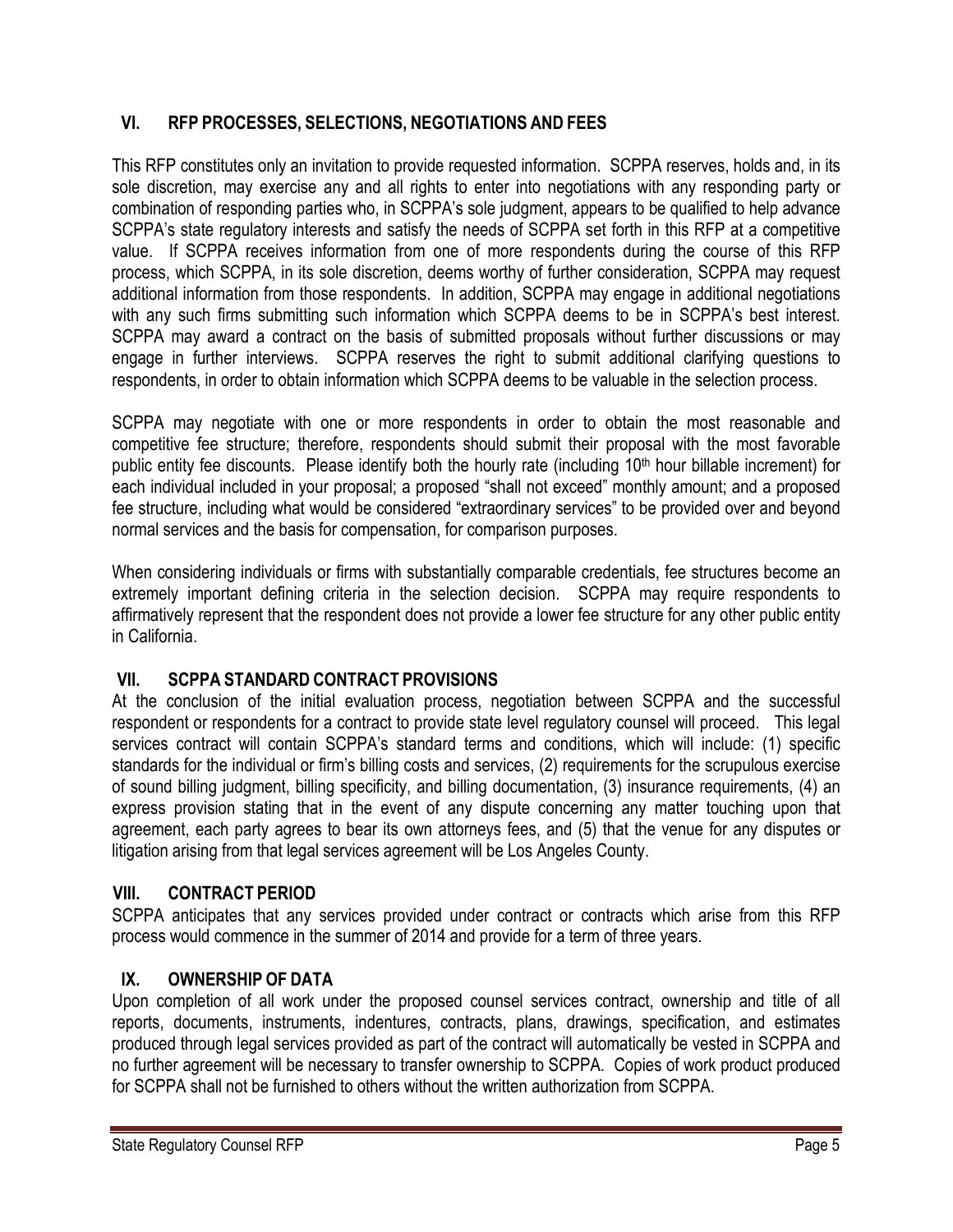#### **X. RIGHT TO REJECT PROPOSALS**

SCPPA reserves the right to reject any or all proposals submitted under this RFP and may amend, modify or terminate the RFP process at any time.

#### **XI. CLARIFICATION REQUESTS AND/OR QUESTIONS**

Any question or clarifications requested in connection with this RFP process should be submitted in writing and directed to:

| Richard J. Morillo         | Tanya M. DeRivi                |
|----------------------------|--------------------------------|
| <b>General Counsel</b>     | Director of Regulatory Affairs |
| 1160 Nicole Court          | 915 L Street, Suite 1410       |
| Glendora, California 91740 | Sacramento, California 95814   |
| Fax: 626-793-9461          | Fax: 916-440-0869              |
| Email: rmorillo@scppa.org  | Email: tderivi@scppa.org       |

**Respondents shall not contact SCPPA Board Members regarding this RFP or this RFP process.** In order to facilitate timely responses, all respondents requesting clarification should provide an active email address with their clarification request and/or questions.

#### **XII. REQUIREMENTS FOR SUBMISSION**

Only written proposals will be considered. Proposals should be responsive to the questions set forth in this RFP. All materials submitted shall become a part of the proposal, and may be incorporated in any subsequent contract between SCPPA and any selected proposer.

**The maximum length of your written proposal, excluding exhibits, resumes, and reference contacts should not exceed 20 pages. Five paper copies of your written proposal and one electronic copy (***e.g.***, searchable .pdf format) containing the complete contents of your proposal should be submitted no later than 5:00 p.m. PT on June 13, 2014 to the address below and an electronic copy emailed to both Richard J. Morillo (rmorillo@scppa.org) and Tanya M. DeRivi (tderivi@scppa.org).**

Written proposals should be mailed in a sealed package, clearly marked with the words as follows:

# RESPONSE TO RFP FOR STATE REGULATORY COUNSEL

Proposals shall be addressed and mailed to:

Richard J. Morillo General Counsel Southern California Public Power Authority 1160 Nicole Court Glendora, CA 91740

# **XIII. SIGNATURES AND DECLARATIONS**

Each proposal must be signed on behalf of the respondent by an officer authorized to bind that respondent. In addition, the following statement must be included:

**"I hereby certify that the information contained in this proposal to perform State Regulatory Counsel work is true and correct. This proposal is genuine, and not a**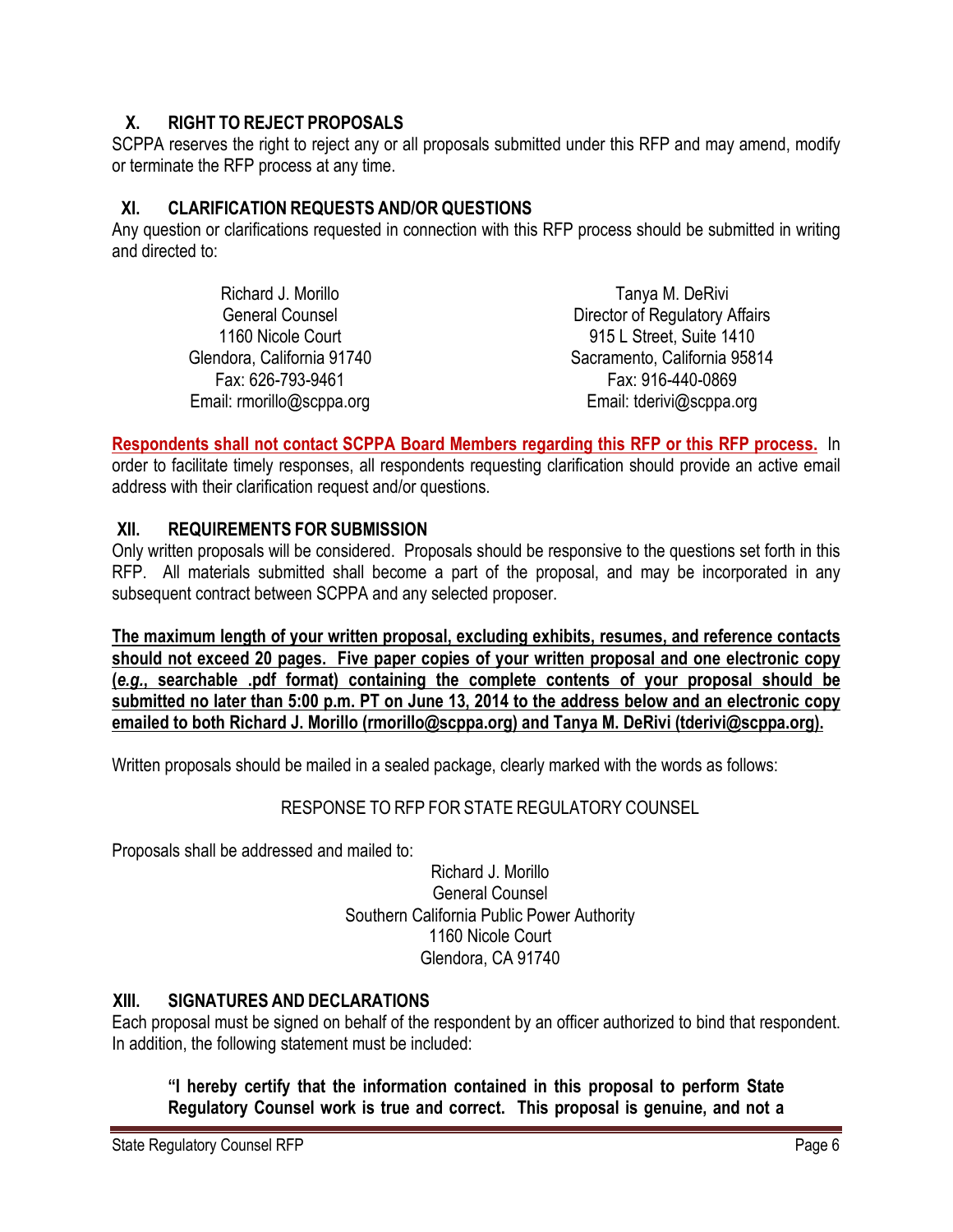**sham or collusive. The respondent has not improperly attempted to induce any other firm to refrain from submitting a proposal and has not in any manner sought through collusion or improper influence to secure for itself any advantage over any other respondent. Respondent has not attempted and will not attempt to improperly influence the selection process or obtain any unfair advantage with respect to the selection process contemplated herein by any unauthorized contact with any SCPPA officer, or Board Member in connection with and related to this selection process."**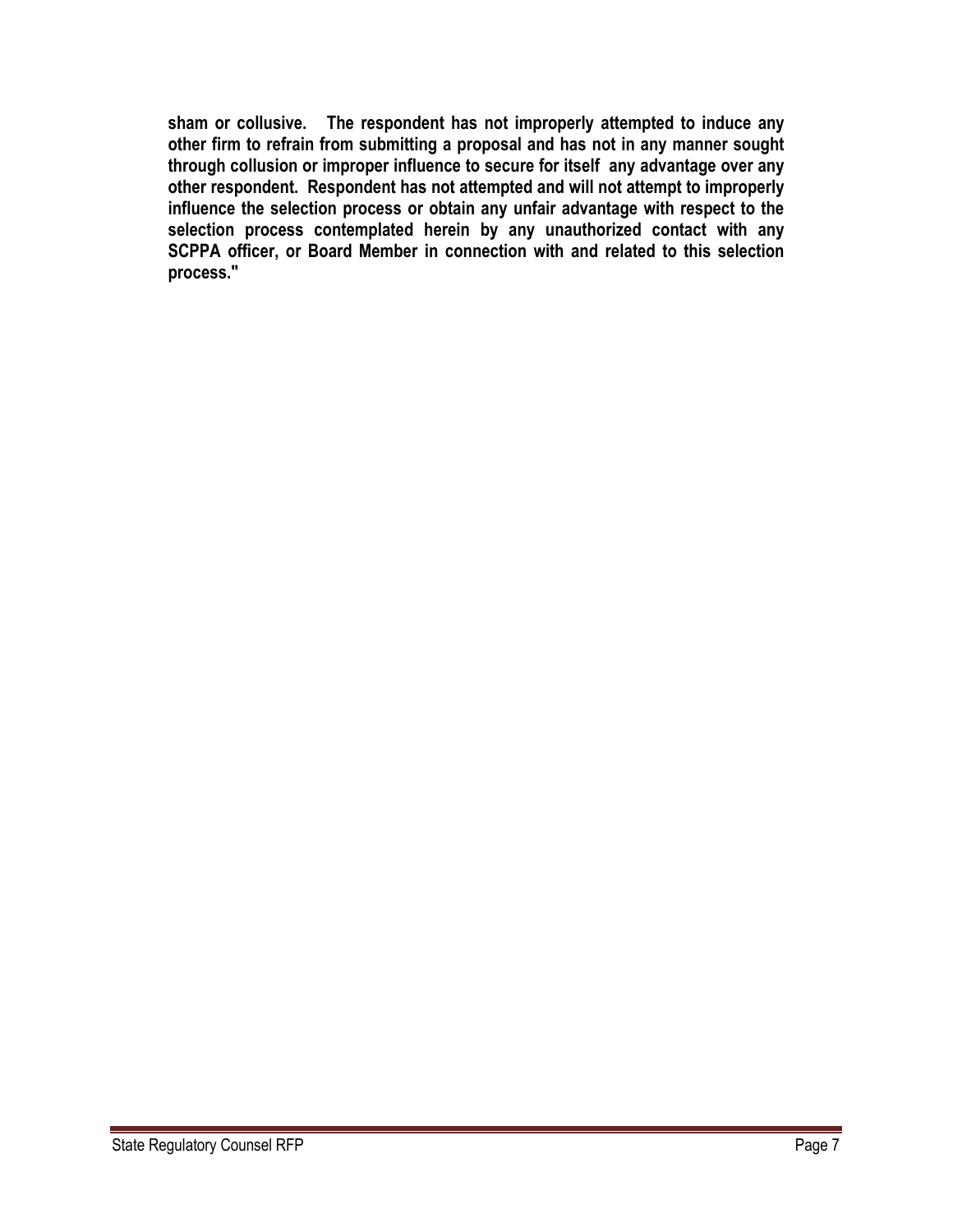#### **APPENDIX "A" STATEREGULATORYCOUNSELQUESTIONNAIRE STATEMENT OFQUALIFICATIONS FOR ALLRESPONDENTS**

- 1. Name and association of principal Respondent, including address and contact information (for principal contact if Respondent is a firm):
- 2. Identify the individual(s) and qualifications anticipated to be responsible for the potential engagement matters addressed in this RFP:
	- a. Qualifications and pertinent experience working with public agencies on State air quality and renewable energy matters.
	- b. Are you, or do you have any, municipal regulatory specialists? If yes, please provide names, resumes, experience, and specialty areas.
	- c. If Respondent is a firm, who in your firm would be assigned the primary responsibility for administering and carrying out services under an agreement with SCPPA?
	- d. Outline your approach to assignments and addressing concerns with a multi-party client as indicated herein.
	- e. Identify any relevant proceedings and provide any sample comments or filings in which you have participated in the recent past.
- 3. Has your firm carried out any regulatory services for any SCPPA Member during the last five years? If yes, please set forth the SCPPA Member, the nature of the work, the dates of your engagement, and the names of the SCPPA Member agency personnel responsible for the administration of your contract.
- 4. Please indicate whether or not there may be any potential conflicts you or your firm might have in serving as state regulatory counsel for SCPPA by answering the following:
	- a. Please state whether you or your firm during the past five years has represented any party in any matter adverse to SCPPA or adverse to any SCPPA Member. If yes, please specify: the SCPPA Member(s) involved; the nature of the litigation or transactional matter; whether the matter has now been concluded; and, if yes, how the matter was concluded.
	- b. Does your firm have any potential conflicts with SCPPA which may implicate the provisions of Rule 3-310 of the California Rules of Professional Conduct? If yes, please state in detail the nature of the matter which may give rise to such a conflict.
- 5. Please describe you or your firm's fee structure and the fee schedule or anticipated charges which you or your firm proposes for this engagement. Specify the hourly rates (including 10<sup>th</sup> hour increments) of each of person which you may be proposing in connection with this matter. In connection with fees, proposing individuals or firms should keep in mind that when SCPPA considers individuals or firms with substantially comparable credentials, fees and fee structures become an extremely important defining criteria in the selection decision and respondents are encouraged to submit their proposal with the most favorable public entity fee discount. SCPPA may require respondents to affirmatively represent that the respondent does not provide a lower fee structure for any other public entity in California. Also, Respondents are requested to keep in mind that SCPPA may also desire to consider various alternative types of fee arrangements.
	- a. Do the hourly rates or the proposed fees include all administrative and overhead costs such as word processing, telephone expenses, faxing, document duplication, expenses of travel, etc?
	- b. Please indicate which charges or costs are not included in the above hourly rates or fees. Please identify those charges or costs for which your firm expects reimbursement. If the